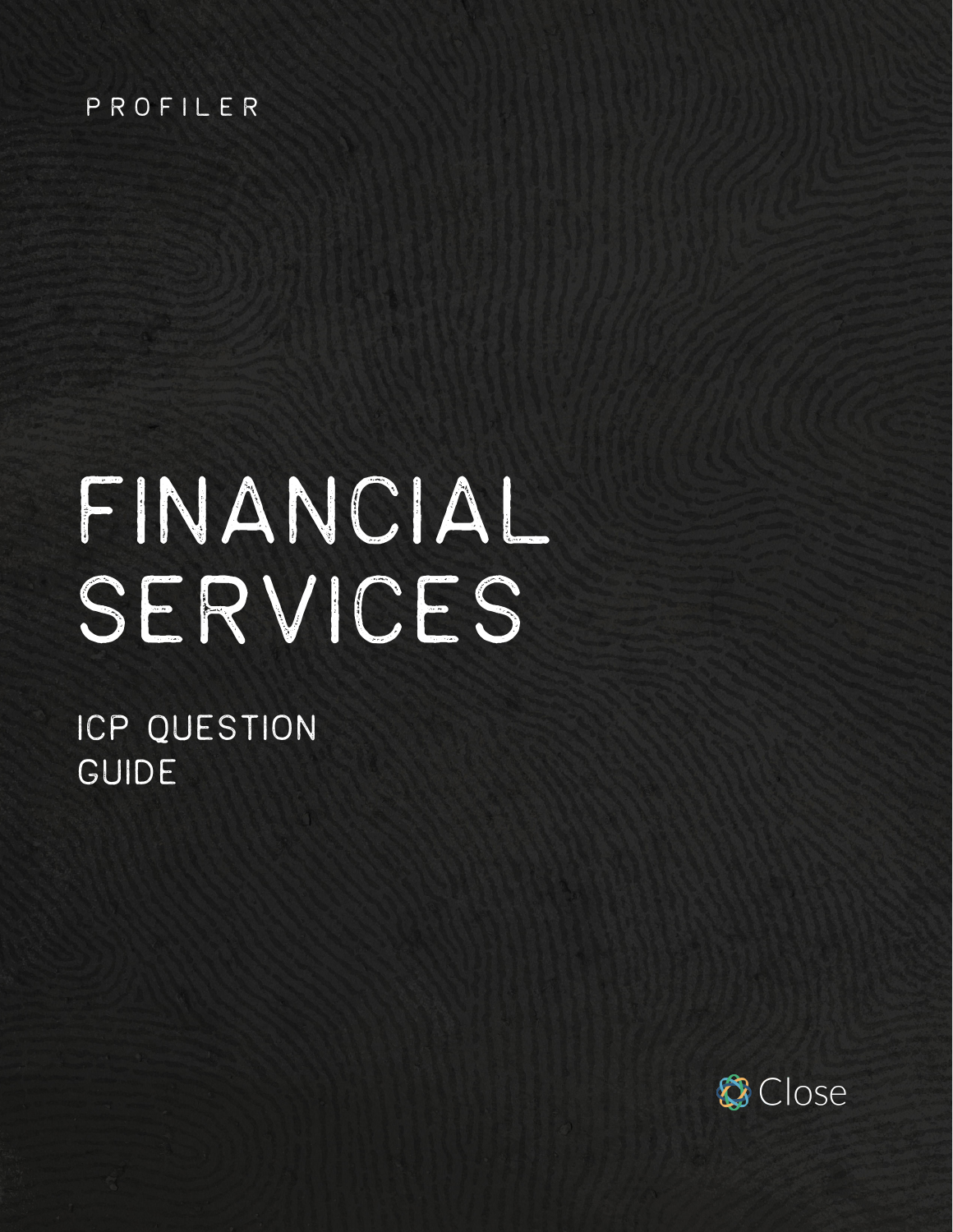# Demographics and personal data

- **•** What's your age group?
- **•** What's your highest education level?
- **•** What do you do for work?
- **•** What's your gender?
- **•** Are you married?
- **•** Do you have children? What age groups are they in?
- **•** What is your current financial status?
- **•** Who in your family handles the finances?

#### Major influencers and online behavior

- **•** Which social media platforms do you use every day?
- **•** Which social media platforms do you use on a weekly basis?
- **•** Where do you go for information to solve financial problems?
- **•** How do you stay up-to-date with tax information?
- **•** Where do you search for service providers?

#### Hopes and goals

**•** What financial goals does your family have?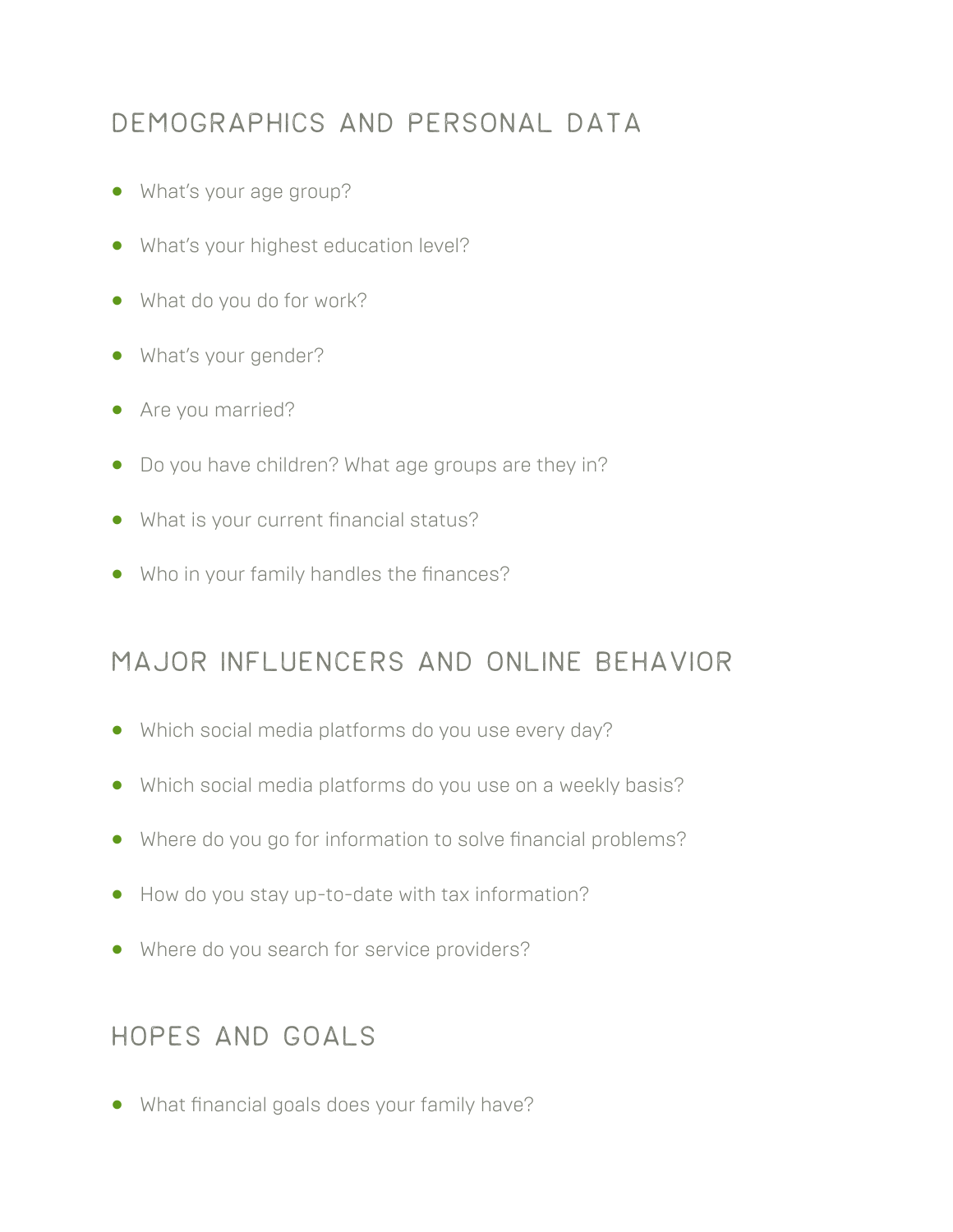- **•** Do you have any large upcoming expenses?
- **•** How does using [your financial services] help your family reach their goals?

#### pain points

- **•** How many times have you come across a financial issue you couldn't solve on your own in the last year?
- **•** What's your family's biggest challenge when it comes to finances?
- **•** Do you complete your tax returns alone, or do you use our services?
- **•** Before working with us, what was your family's biggest financial challenge?
- **•** Did you have a deadline to overcome that challenge?
- **•** How has [company] helped you overcome that challenge?

# Price sensitivity

- **•** How much budget does your family have for financial services?
- **•** At what price would you consider financial services to be so expensive that you would not consider buying them?
- **•** At what price would you consider financial services to be so cheap that you doubt the quality?
- **•** At what price would you consider financial services to be somewhat expensive, but still an option?
- **•** At what price would you consider financial services to be a great deal?